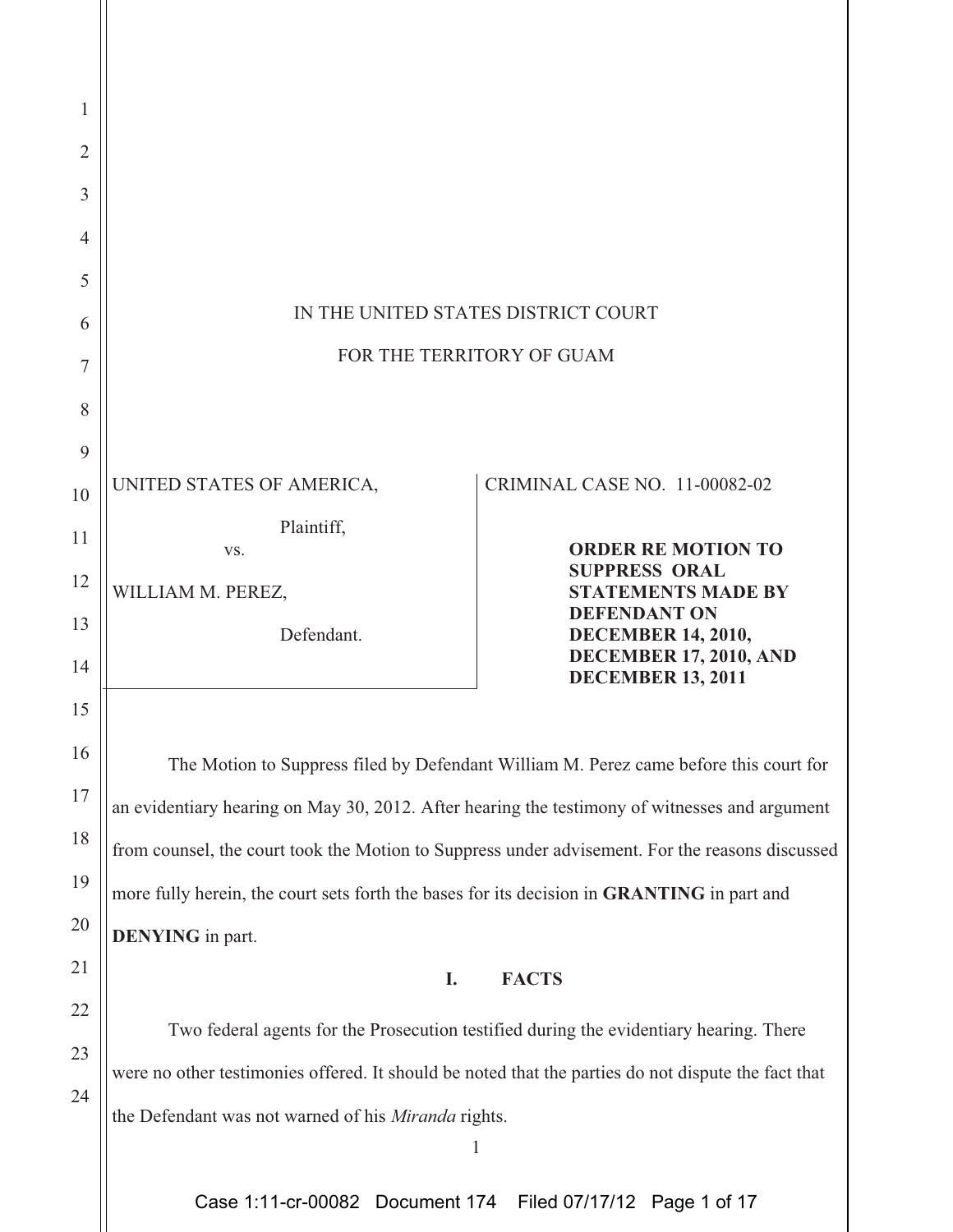#### **A. December 14, 2010 Questioning**

On December 14, 2010, between 10:00 p.m. and 12:00 a.m. of December 15, 2010, approximately ten (10) to fifteen (15) agents from the Federal Bureau of Investigation ("FBI"), Internal Revenue Service ("IRS"), and Naval Criminal Investigative Service ("NCIS")<sup>1</sup> executed a search warrant at the MGM Spa Building. The agents were wearing raid jackets with 6-inch "FBI" lettering on them. Underneath the raid jackets were bullet proof vests. The agents had side arms and flashlights with them.

The entrance door to the building was locked so agents initially rang the doorbell. When no one responded, the agents knocked and the knocking grew progressively louder until an Asian female came to the door. The "banging on the door" lasted for about 20-30 seconds long. It is unclear who unlocked the door but when the door was opened, Defendant William M. Perez was standing at the entrance door.

As the agent in charge of taking control of whoever came to the door, FBI Special Agent Frank L. Runles stepped into the building, laid his hand on the Defendant, and put him against the wall to the left of the door. FBI Agent Runles's hand was on the Defendant's back while the Defendant's face was facing the wall away from the agent. At some point, FBI Agent Runles holstered his weapon, handcuffed the Defendant's hands behind his back, and conducted a patdown search of the Defendant. FBI Agent Runles informed the Defendant that this was being performed for both of their safety. This lasted approximately two minutes. Thereafter, FBI Agent Runles turned the Defendant around, held his arm, and escorted him to a flight of stairs leading to the game room.

In the meantime, while this was going on, the rest of the agents entered to secure the

<sup>&</sup>lt;sup>1</sup> During FBI Agent Runles's testimony, he indicated that Homeland Security may have been involved in the execution of the search warrant but could not confirm with certainty.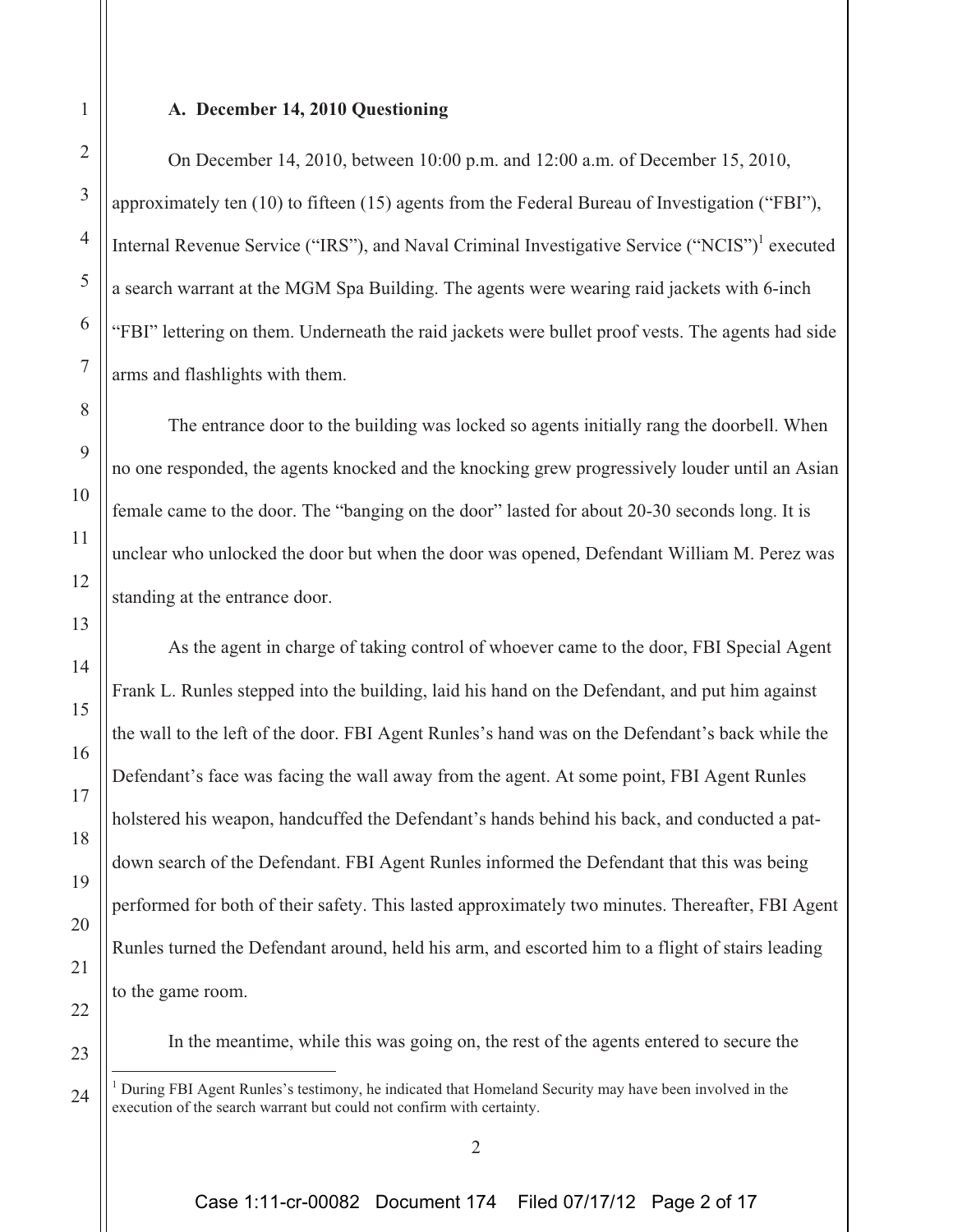1 2 3 4 5 6 building. Once the security check was completed, all weapons were holstered. FBI Agent Runles could not confirm if all the agents had their weapons drawn when they first entered the building, but he did confirm that it is standard procedure for an agent to draw his gun when entering and securing an area. After the building was secured, agents were posted at the exits of the building to ensure that the agents maintained control of the building. FBI Agent Runles testified that the agents exerted complete control of the premises.

7

8

9

10

11

12

13

14

15

16

17

18

19

20

21

22

23

24

As FBI Agent Runles and the Defendant approached the game room, the agent saw that the "situation had been contained" or that the place had been secured. At that point, FBI Agent Runles removed the cuffs, $2$  provided the Defendant with the search warrant, and informed him why federal agents were at his place of business. FBI Agent Runles then directed the Defendant to take a seat by a corner poker table<sup>3</sup> near the game room door and to wait to be interviewed. In other areas of the game room, interviews were also being conducted by other federal agents. *See* Government Exhibit No. 12.

FBI Agent Runles and NCIS Agent Joseph Twilley were the agents who conducted the Defendant's interview. The agents sat on the other side of the poker table, directly across from the Defendant. FBI Agent Runles testified that no one was in between the Defendant and the game room door, and that the Defendant was closest to the door. Government Exhibit No. 11 shows that the Defendant was sitting in a corner, with one wall (and a closed door) to his left and another wall behind him. According to FBI Agent Runles, the game room door (to the defendant's right) was open at the time the Defendant was being interviewed. But FBI Agent Runles also testified that the game room door was likely closed when the agents were already inside the game room conducting interviews. At the time the agents first arrived at the MGM Spa

 $2^2$  The total length of time the Defendant was cuffed was approximately 2-3 minutes. <sup>3</sup> *See* Government Exhibit No. 11.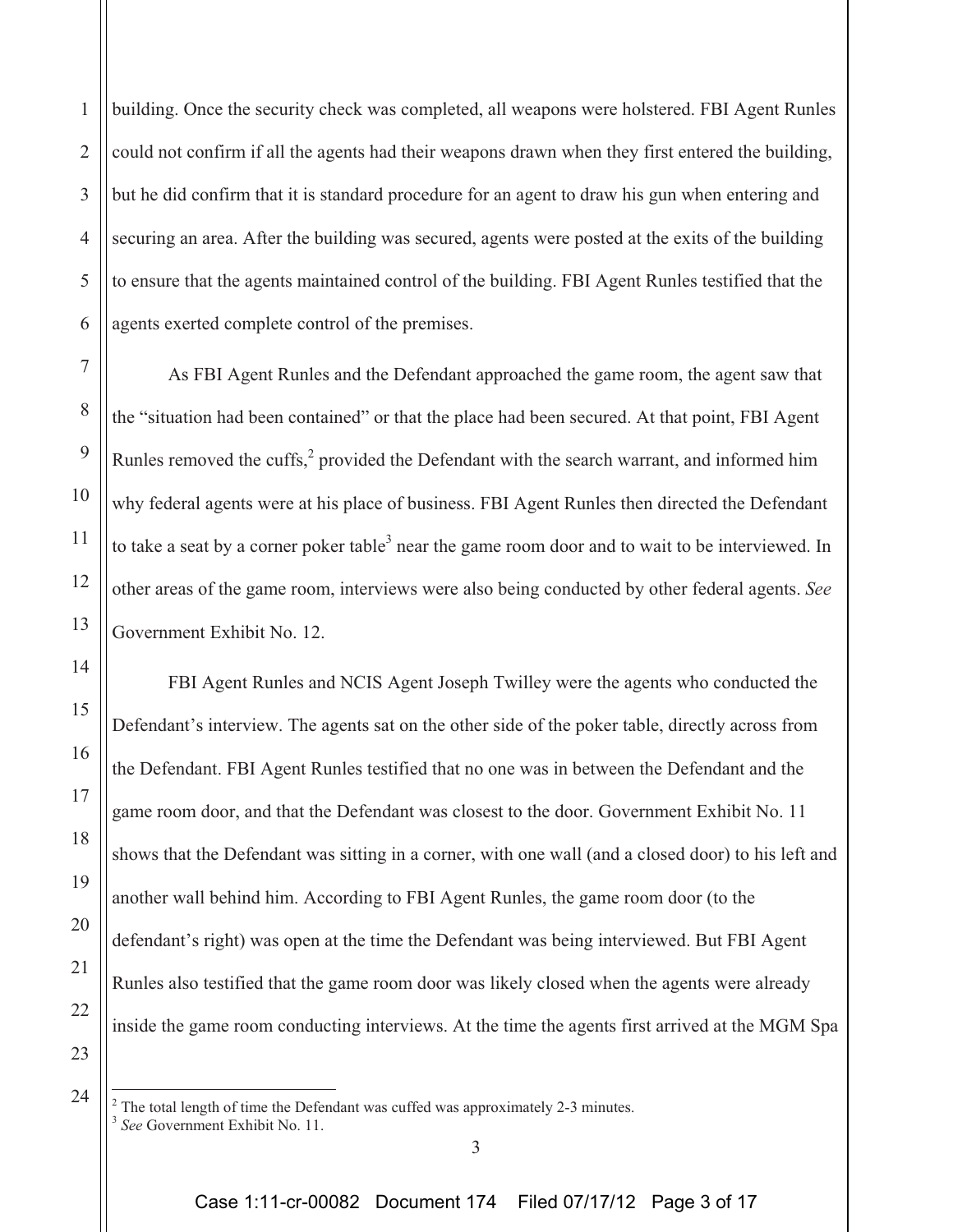Building, the double doors to the game room were both open.<sup>4</sup>

1

2

3

4

5

6

7

8

9

10

11

12

13

14

15

16

17

18

19

20

21

When the agents began the interview, they informed the Defendant that they wanted to speak with him about the poker game he was running.<sup>5</sup> At one point during the interview, the Defendant's cellular phone rang. The Prosecution failed to provide evidence as to who answered the Defendant's cellular phone. What is known is that when the phone rang (or "buzzed"), the Defendant informed the agents that it was co-defendant Wai Kam Ho calling. FBI Agent Runles then asked if he could speak with Mr. Ho. The total length of the interview lasted for approximately thirty (30) minutes.

After the interview, the Defendant was informed that the federal agents would be in the building for quite a while. The Defendant stayed for a bit, but then gave the keys to FBI Agent Runles for him to lock up the building once they were done. The raid ended and the agents left the premises at approximately 2:00 a.m. of December 15, 2010.

FBI Agent Runles testified that the Defendant never asked the agent if he should get a lawyer, nor did the Defendant inform the agent that he has an attorney. FBI Agent Runles further testified that he was not told by NCIS Agent Twilley that the defendant had an attorney. FBI Agent Runles also stated that he did not see any reference to an attorney's name on the Defendant's cellular phone when he spoke to Mr. Ho. In addition, FBI Agent Runles stated that he did not search the Defendant's cellular phone, and the agent does not recall seeing any one else search the Defendant's cellular phone.

At the night of the raid, the Defendant was not told he had to stay. However, the

<sup>22</sup> 23 <sup>4</sup> Government Exhibit Nos. 2, 3, and 4 show pictures of the game room door. The pictures show that the left door is closed and the right door is opened. The pictures were taken at the night of the execution of the search warrant, but the Prosecution failed to provide evidence as to the exact time each of the pictures was taken.

<sup>24</sup>  $<sup>5</sup>$  The Prosecution failed to provide evidence as to the number of poker games that were in progress when the federal</sup> agents arrived at the scene but there was at least one game going on. *See* Government Exhibit No. 9.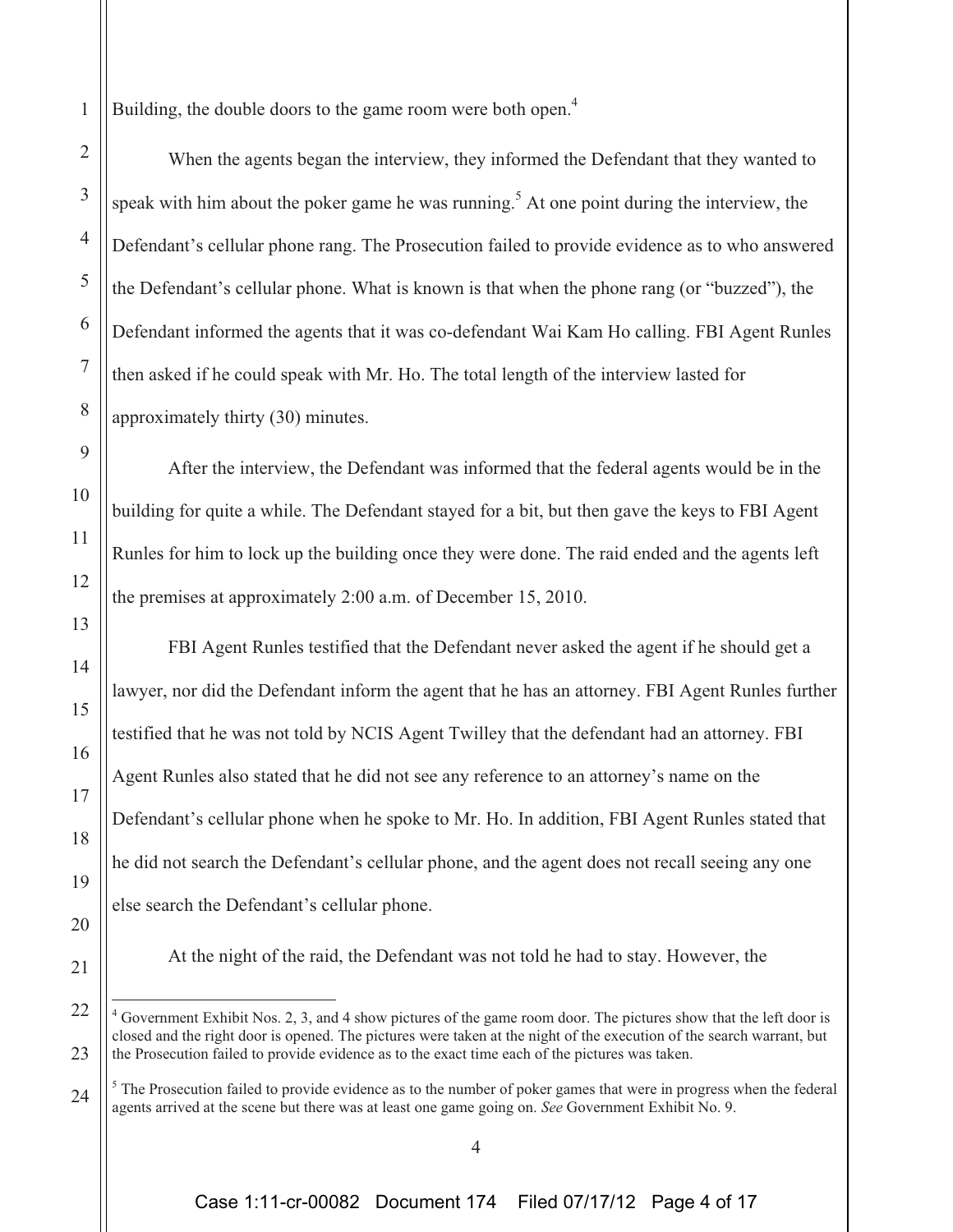1 2 Defendant was not told he could leave either. FBI Agent Runles testified that the individuals in the building were free to leave *once* they were finished being interviewed. FBI Agent Runles said that the federal agents did not tell people that they were not free to leave until they gave the agents an interview, but FBI Agent Runles stated that "I think everyone understood you're going to be interviewed and then once you're done, you'd leave." If someone had refused to be interviewed, then that person was free to go. There was no evidence that this was ever communicated to the Defendant or to the rest of the people being interviewed.

# **B. December 17, 2010 Questioning**

On December 17, 2010, FBI Agent Runles called the Defendant to return the keys. FBI Agent Runles believes it was the Defendant who suggested that they meet at the MGM Spa Building parking lot. FBI Agent Runles and NCIS Agent Twilley were present at that meeting.

Upon meeting, the agents returned the keys to the Defendant. The Defendant then unlocked the building, and the agents followed him inside. The agents asked the Defendant additional questions, which took approximately between 15-30 minutes. The agents asked the Defendant whether he had any contacts with his co-defendants. In addition, the agents asked the Defendant if he was willing to wear a concealed wire. He refused. Thereafter, the agents left. FBI Agent Runles described the interaction with the Defendant as cordial, very-matter-of-fact conversation. There was no indication that the Defendant was uncomfortable or that he did not want to talk to the agents.

FBI Agent Runles testified that he did not threaten the Defendant and does not recall hearing NCIS Agent Twilley threaten the Defendant either. The agent, however, may have alluded to the Defendant that "he has a lot of legal problems which could include money laundering or whatever."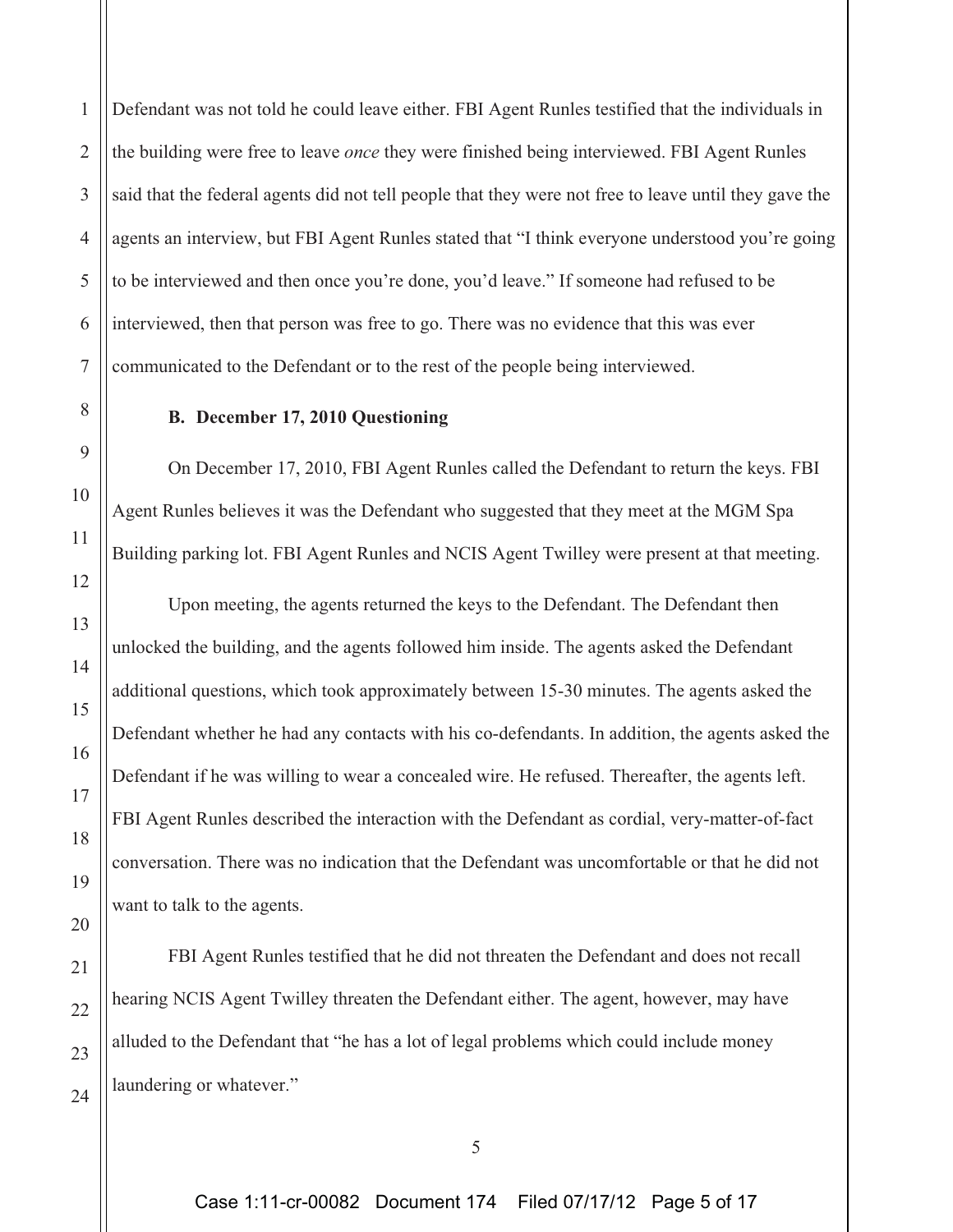Approximately a year later, on December 13, 2011, FBI Agent Runles called the Defendant to ask him if they could meet. The Defendant agreed. FBI Agent Runles testified that he believes it was the Defendant who again suggested that they meet at the MGM Spa Building parking lot. When FBI Agent Runles called, the Defendant said that he "can come over right now." The agents arrived at the MGM parking lot before the Defendant and thus waited for him for approximately 10 minutes until he arrived. The agents present during this meeting were FBI Agent Runles and IRS-Criminal Investigation Special Agent Todd Peterson.

According to FBI Agent Runles, it was IRS Agent Peterson who wanted to speak with the Defendant because "there were a couple of loose ends that we wanted to tie up." The meeting was described as cordial and lasted approximately 10-15 minutes under the hot sun. The agents did not go inside the MGM Spa Building.

IRS Agent Peterson testified that the defendant was "very agreeable, agreeable to meet with us" and that the meeting was not confrontational. Also, IRS Agent Peterson stated that the defendant did not ask for an attorney.

Government Exhibit No. 13 was admitted into evidence. The exhibit is an IRS regulation governing interviews in a criminal investigation. IRS Agent Peterson testified that IRS conducts two different types of investigation: administrative (criminal) investigation and grand jury investigation. In an administrative investigation, the IRS agents investigate tax cases, and agents are required to advise the person being interviewed their rights (either noncustodial advice of rights, or custodial advice of *Miranda* rights, depending on the situation). The U.S. Attorney's Office is not involved in administrative investigation due to tax disclosure laws.

In a grand jury investigation, the matters involved are non-tax cases. Specifically, it

24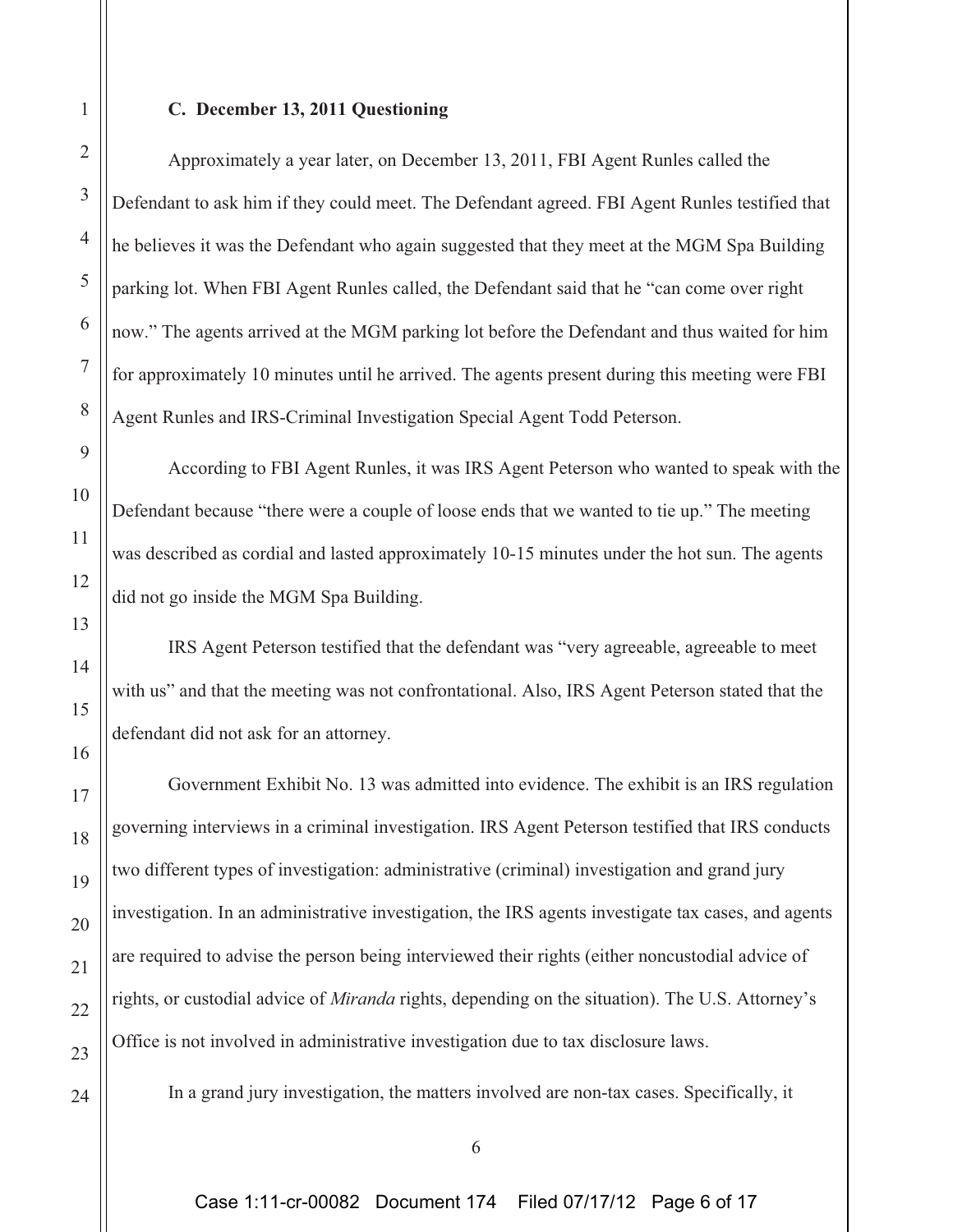involves mainly money laundering charges and structuring. In these investigations, IRS agents are not required by their agency regulations to advise a person of their rights, unless advised by the U.S. Attorney's Office.

IRS Agent Peterson testified that the interview with the Defendant was not an administrative criminal investigation. It does not involve tax-related matters. Moreover, had it been an administrative investigation, the presence of an FBI agent would not have been allowed except under limited circumstances.

### **II. DISCUSSION**

Defendant William Perez contends that he should have been given his *Miranda* rights on December 14, 2010, December 17, 2010, and December 13, 2011. *See* ECF No. 102. The Defendant also contends that his Fifth Amendment right to remain silent was violated on December 14, 2010.<sup>6</sup> See ECF Nos. 113 at 4, and 102 at 3. In addition, the Defendant contends that his Sixth Amendment right to counsel was violated on December 14, 2010, $\frac{7}{3}$  and December 13, 2011. *See id*. and ECF No. 113 at 6. Thus, the Defendant is asking that the statements he made on those dates be suppressed.

On a motion to suppress, the controlling burden of proof imposes no greater burden than proof by a preponderance of the evidence. *See United States v. Matlock*, 415 U.S. 164, 177 n.14 (1974). Moreover, the prosecution, as the proponent of the evidence, must bear the burden of proving its admissibility. *See United States v. Coades*, 468 F.2d 1061, 1064 (3d Cir. 1972); *United States v. Colbert*, No. 89-310, 1990 WL 5200 at \*1 (D.N.J. January 23, 1990) (citing *Katz*

1

 $6$  Because the court grants the Defendant's motion to suppress statements made on December 14, 2010, based on the agents violating the defendant's right to a *Miranda* warning, the issue of whether the Defendant's Fifth Amendment right to remain silent was violated on December 14, 2010, will not be discussed because the matter is moot.

<sup>7</sup> Because the court grants the Defendant's motion to suppress statements made on December 14, 2010, based on the agents violating the defendant's right to a *Miranda* warning, the issue of whether the Defendant's Sixth Amendment right to counsel was violated on December 14, 2010, will not be discussed because the matter is moot.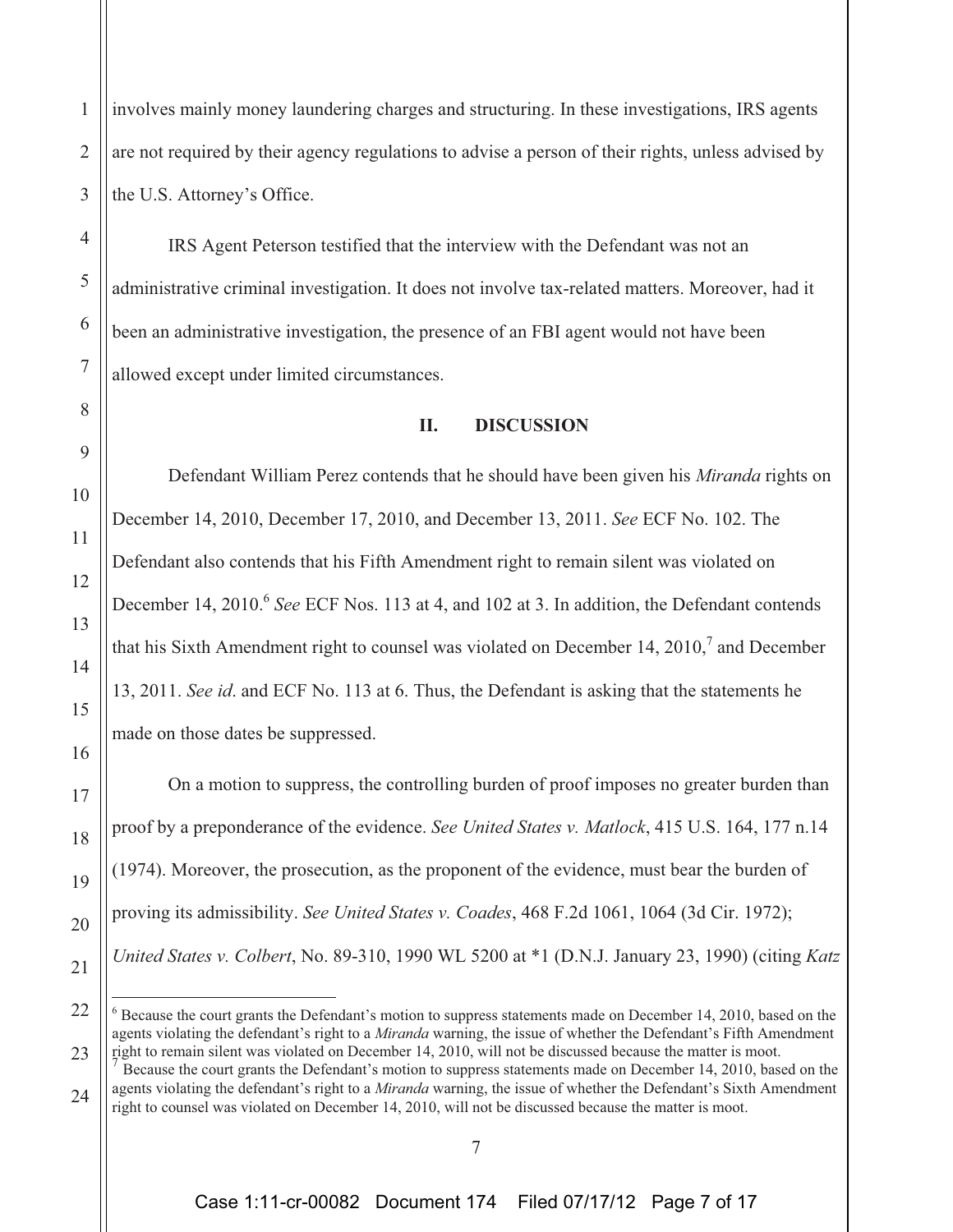*v. United States*, 389 U.S. 347 (1967)).

#### **A. Miranda Warning on December 14, 2010**

"No person . . . shall be compelled in any criminal case to be a witness against himself." U.S. CONST. amend. V. In order to permit a full opportunity to exercise the privilege against self-incrimination, the U.S. Supreme Court in *Miranda v. Arizona* decided that the accused must be adequately and effectively apprised of his rights. 384 U.S. 436, 467 (1966). If a person in custody was questioned without first being apprised of his rights, any statements made at that time may not be admitted as evidence against him. *Stansbury v. California*, 511 U.S. 318, 322. (1994); *United States v. Williams*, 435 F.3d 1148, 1152 (9th Cir. 2006).

The obligation to administer a *Miranda* warning is triggered "only where there has been such a restriction on a person's freedom as to render him 'in custody'." *Stansbury*, 511 U.S. at 322 (citations omitted). To determine whether the person is "in custody," the court must examine all of the circumstances surrounding the interrogation. *Id*. However, the ultimate inquiry is whether there was a "formal arrest or restraint on freedom of movement" of the degree associated with a formal arrest. *Id. See also United States v. LeBrun*, 363 F.3d 715, 720 (8th Cir. 2004), citing *Oregon v. Mathiason*, 429 U.S. 492, 495 (1977) (The critical question is whether the defendant's freedom to depart was restricted in any way); *Miranda*, 384 U.S. at 444 (*Miranda* warning applies when a person is questioned by a law enforcement officer after being "taken into custody or otherwise deprived of his freedom of action in any significant way.").

The court looks "at the totality of the circumstances while keeping in mind that the determination is based 'on the objective circumstances of the interrogation, not on the subjective views harbored by either the interrogating officers or the person being questioned.'" *LeBrun*, 363 F.3d at 720, citing *Stansbury*, 511 U.S. at 322-23. *See also United States v. Craighead*, 539 F.3d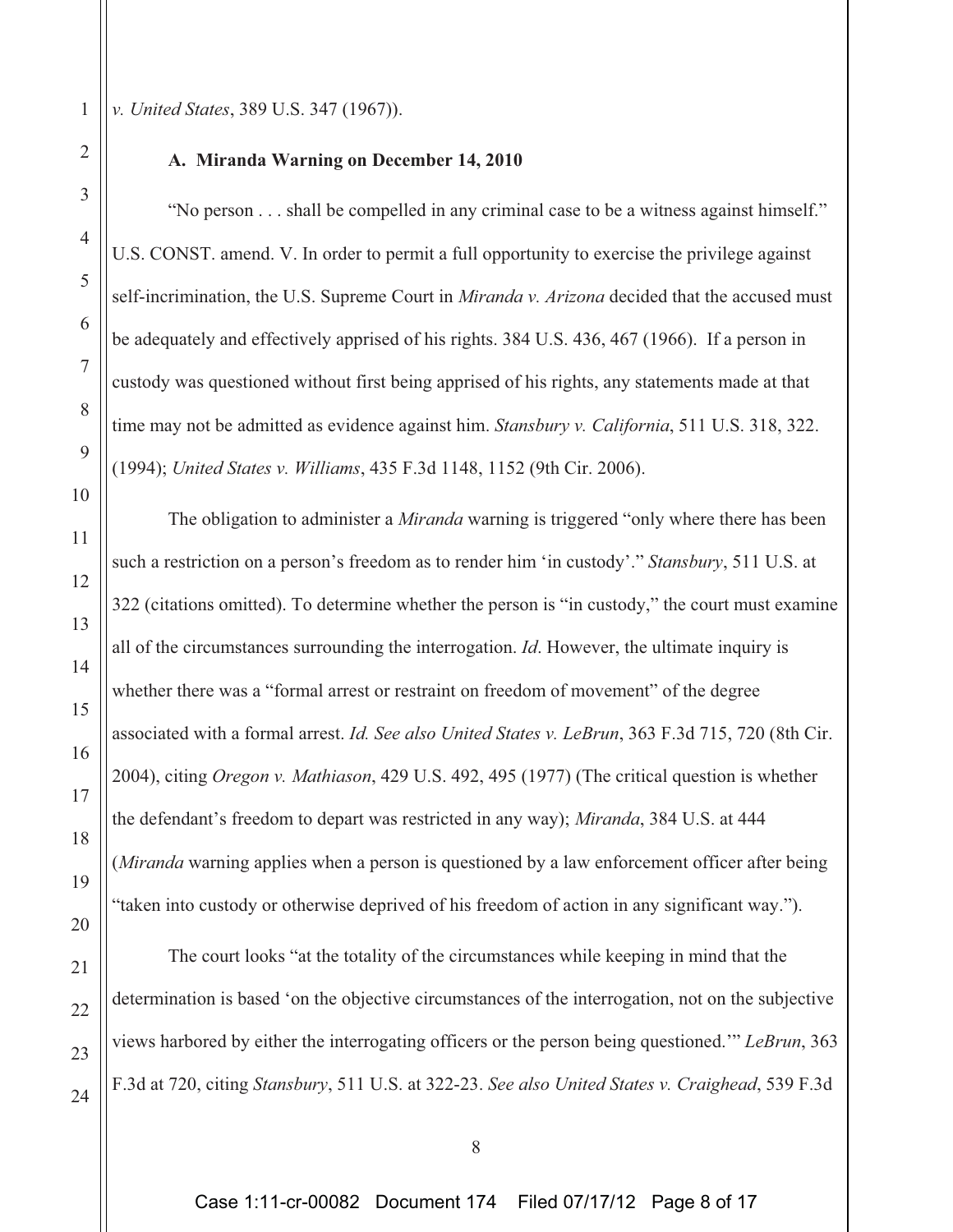4 6 1073, 1082 (9th Cir. 2008). The court asks whether a reasonable person in those circumstances would "have felt he or she was not at liberty to terminate the interrogation and leave." *Craighead*, 539 F.3d at 1082, citing *Thompson v. Keohane*, 516 U.S. 99, 112 (1995). *See also U.S. v. Revels*, 510 F.3d 1269, 1274 (10th Cir. 2007) (Citing the U.S. Supreme Court in *Berkemer v. McCarty*, 468 U.S. 420, 441-42 (1984), the court indicates that the only relevant inquiry is how a reasonable man in the suspect's position would have understood his situation).

1

2

3

5

7

8

9

10

11

12

13

14

15

16

17

18

19

20

21

22

23

24

This requires a fact-specific analysis that involves various factors when examining the totality of the circumstances. In 2008, the Ninth Circuit used the following factors: (1) the number of law enforcement personnel and whether they were armed; (2) whether the suspect was at any point restrained, either by physical force or by threats or intimidation; (3) whether the suspect was isolated from others; and (4) whether the suspect was informed that he was free to leave or terminate the interview, and the context in which any such statements were made. *Craighead*, 539 F.3d at 1084.

In *Craighead*, there were eight law enforcement officers from three different agencies who entered the defendant's residence. 539 F.3d at 1078. Some were armed, and some unholstered their firearms during the search. *Id.* All of the FBI agents were wearing flak jackets ("raid vests"). *Id.* One agent informed the defendant that he was not under arrest, any statement from him is voluntary, and he would not be arrested that day regardless of what information he provides. *Id.* The defendant was escorted to a storage room for questioning with the door shut closed. *Id.* Two law enforcement officers were present, and one of them stood near the exit. *Id.* The interview lasted 20 to 30 minutes long. *Id.* No force or threats were used to induce the defendant to speak with the officers. *Id.* at 1079. The defendant testified that the "prevailing mood of the morning" left him with the impression that he was not free to leave. *Id.* Despite the defendant being told that he was not under arrest and any statement from him is voluntary, the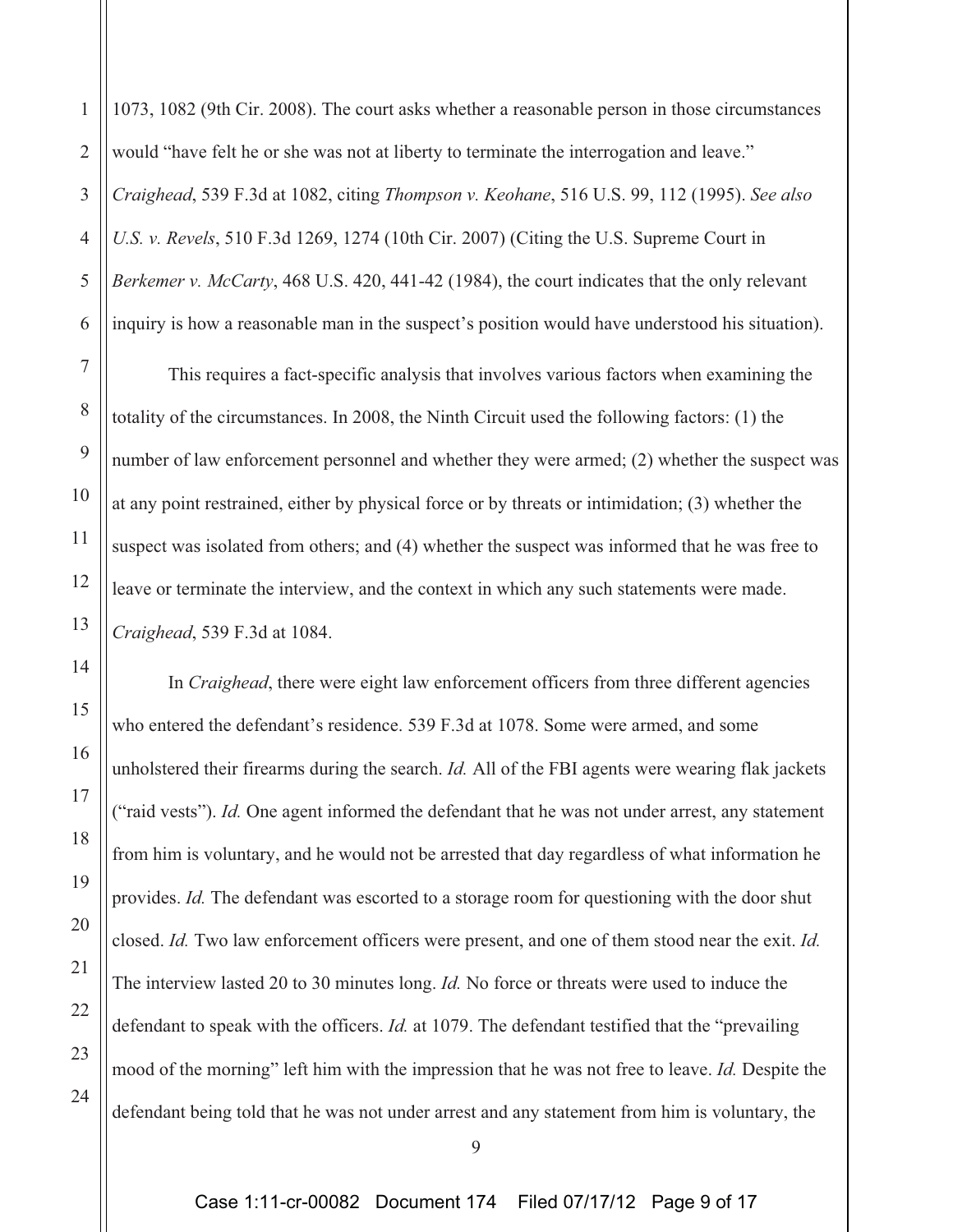1 2 3 4 5 6 7 Ninth Circuit found custodial interrogation for *Miranda* purposes because (1) the place was a police-dominated environment (defendant's home was crawling with a large number of officers wearing raid jackets and visibly armed); $^{8}$  (2) the defendant was restrained in some way (the interview occurred in a closed-door storage room with one officer positioning himself near the exit); and (3) the defendant was isolated from others (defendant was interviewed without any support system with him—family, friends or colleagues, who are important to lend moral support and deter a suspect from making inculpatory statements). *Id.* at 1084-89.

8

9

10

11

12

13

14

15

16

17

18

19

20

21

22

In *Revels*, seven police officers executed a search warrant on Revels' home at 6:00 a.m. 510 F.3d at 1270. The defendant was immediately detained, restrained in handcuffs, and placed face down on the floor. *Id.* After approximately ten minutes of searching the home, the handcuffs on the defendant were removed. *Id.* at 1271. The defendant was separated from her boyfriend and children, and she was escorted to a rear bedroom for questioning with closed door. *Id.* at 1275. During the questioning, one of the officers confronted the defendant with a bag of cocaine seized during the search. *Id.* at 1276. The police never told the defendant she was free to leave or to terminate the police questioning. *Id.* Citing *United States v. Griffin*, 7 F.3d 1512, 1518 (10th Cir. 1993), the court stated that "[t]he lack of a police advisement that the suspect is at liberty to decline to answer questions or free to leave is a significant indication of a custodial detention." *Id.* at 1276. Looking at the totality of the circumstances—to include being restrained temporarily in handcuffs, police-dominated atmosphere (seven police officers in the house), being separated, and not being told that Revels was free to leave—the court found custodial interrogation for Miranda purposes. *Id*. at 1277.

<sup>23</sup> 24 <sup>8</sup> *See also Orozco v. Texas*, 394 U.S. 324, 325 (1969) (holding that an interrogation was custodial where four police officers arrived at the suspect's home, entered the bedroom, and behaved as though the suspect was not free to leave while he was questioned); *United States v. Mittel-Carey*, 493 F.3d 36, 40 (1st Cir. 2007) (finding suspect was in custody although interrogated in his home because of the "level of physical control that the agents exercised over" the suspect).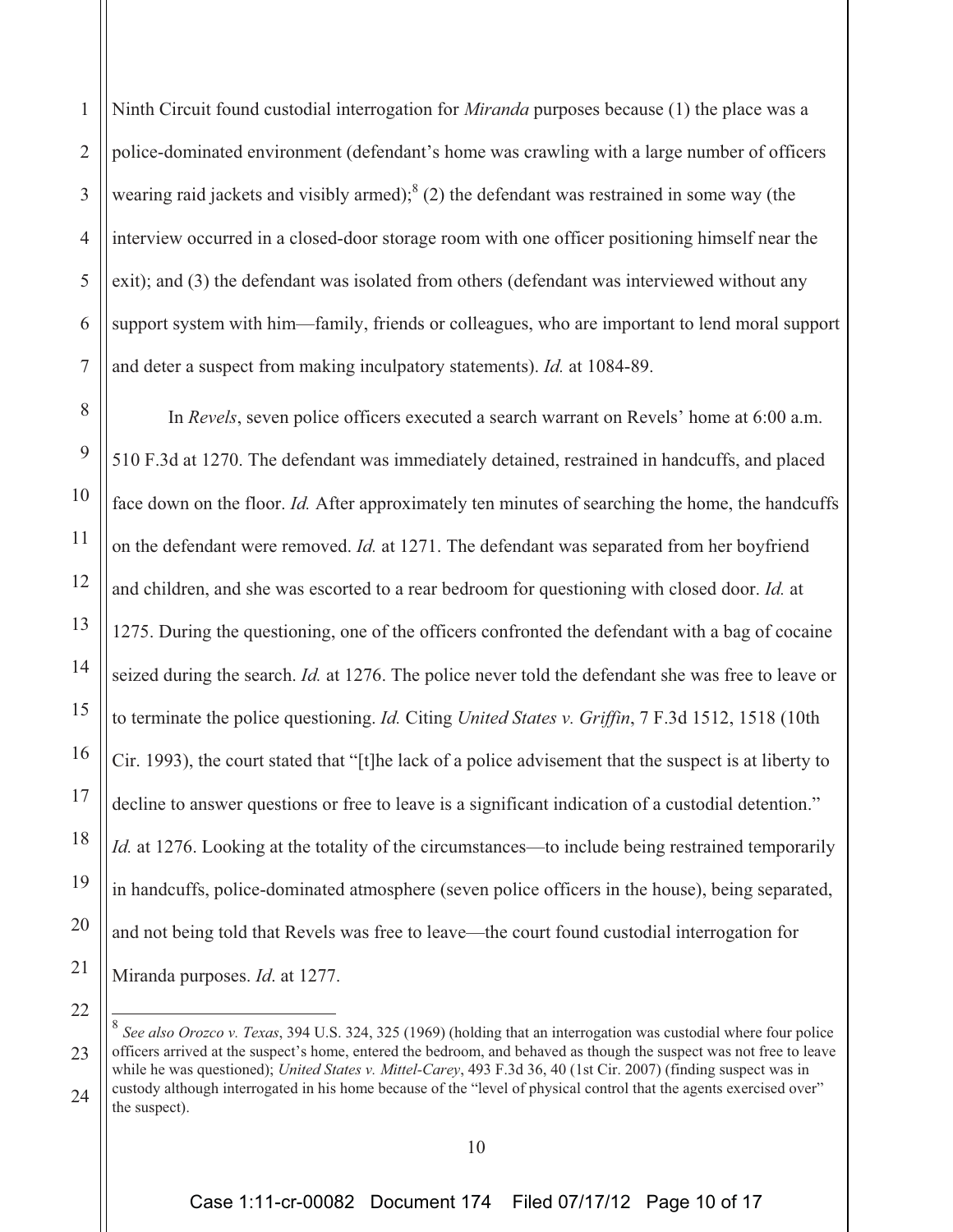Similar to *Craighead* and *Revels*, in the present case, there was a large number of federal agents from three different agencies. FBI Agent Runles testified that there were approximately 10-15 agents from the FBI, NCIS, and IRS. The agents were wearing raid jackets with 6-inch "FBI" lettering on them, and underneath the raid jackets were bullet proof vests. The agents were armed and were banging on the door. Upon entrance to the building, weapons were drawn as the agents secured the premises. Once the agents secured the premises, agents were posted at the exits to maintain control of the building.

The Defendant was immediately restrained when federal agents entered the spa building. FBI Agent Runles took control of the Defendant at the doorway by placing him against the wall, cuffing his hands behind his back, and frisking him. While still handcuffed, FBI Agent Runles held the Defendant's arm and escorted him to the game room. There, the agent removed the Defendant's handcuffs and directed him to sit by a corner poker table.

The Prosecution argues that handcuffing a defendant while officers conduct a security sweep is proper. *See* ECF No. 108 at 2-3. The brief detention of the Defendant is no doubt proper. The Ninth Circuit held that when conducting a lawful search, physical control of the suspect is necessary to preserve evidence and protect the safety of the law enforcement officers. *Craighead*, 539 F.3d at 1086. *See also Michigan v. Summers*, 452 U.S. 692, 699-704 (1981) (Frisking and detention of a person while the premises are searched are acceptable way to ensure safety of officers); *United States v. Bautista*, 684 F.2d 1286, 1292 (1982) ("handcuffing a suspect does not necessarily dictate a finding of custody"). However, the fact that these precautions are necessary to the safety of the officers and the preservation of evidence does not lessen the tendency to make a reasonable person believe he is in custody. *Craighead*, 539 F.3d at 1086.

The Prosecution also argues that the Defendant was not isolated and that the questioning was conducted in a large game room in front of numerous other people who were being

1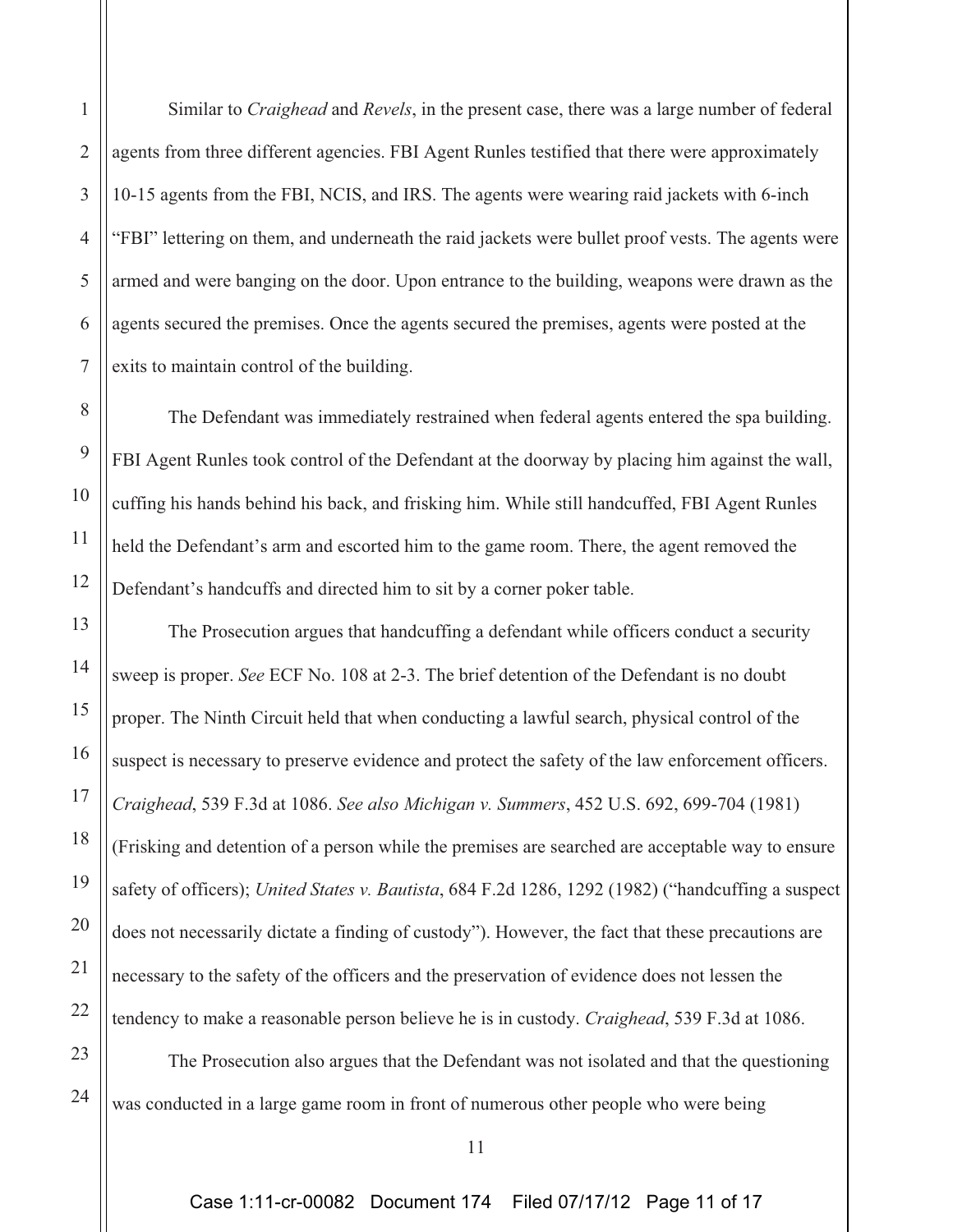1 2 3 4 5 6 interviewed at the same time. Although the Defendant was not placed in a separate room, unlike the defendants in *Craighead* and *Revels*, it does not change the fact that the Defendant was isolated from others. The Defendant was questioned alone in the corner of the game room, separate from others who were also being questioned in other areas of the game room. The Prosecution failed to provide evidence as to the exact number of people being interviewed at the same time that the Defendant was being interviewed.

7 8 In addition, the Defendant was not informed that he was free to leave or free to terminate the interview.

9 10 11 12 13 14 15 Looking at the totality of the circumstances—the building crawling with 10-15 armed law enforcement officers from three different agencies, FBI Agent Runles making it known that he had control of the Defendant, the Defendant being handcuffed at one point, and the Defendant being isolated from others during the interview and not being told he was free to leave—a reasonable person in the Defendant's position would have felt he was not at liberty to terminate the interrogation and leave. Thus, the court must find in accordance with the Ninth Circuit that the questioning that occurred on December 14, 2010 is custodial in nature.

16 17 Accordingly, the Defendant's motion to suppress his statements made on December 14, 2010 is hereby **GRANTED**.

**B. Miranda Warning on December 17, 2010** 

18

19

20

21

The Defendant argues that no reasonable person in the Defendant's position would have felt free to say no to a meeting with the very same agents who questioned him two nights earlier. ECF No. 113 at 5-6.

22 23 24 The courts have held that Miranda warnings are not required if the suspect is not placed under arrest, voluntarily comes to the police station, and is allowed to leave unhindered by police after the interview. In *California v. Beheler*, 463 U.S. 1121, 1121-22 (1983), the defendant

Case 1:11-cr-00082 Document 174 Filed 07/17/12 Page 12 of 17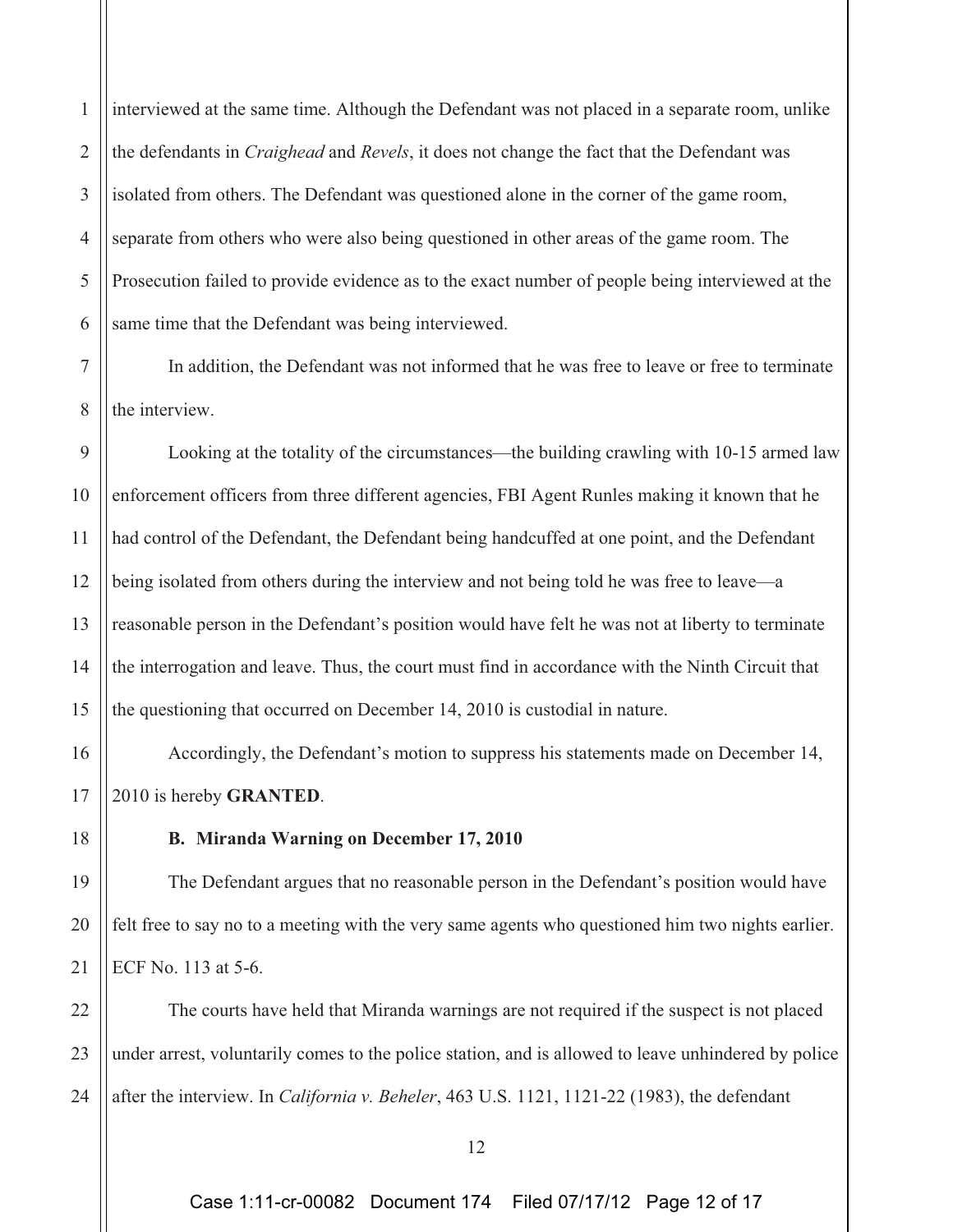2 3 4 5 6 voluntarily agreed to accompany the police officers to the police station. *Id*. at 1122. The defendant then agreed to talk and after talking, he left the police station unhindered. *Id*. The defendant was not arrested after the interview. *Id*. Based on these facts, the Supreme Court found that "it is beyond doubt that [the defendant] was neither taken into custody nor significantly deprived of his freedom of action. [The defendant's] freedom was not restricted in any way whatsoever." *Id*. at 1123.

Similar to *Beheler* is *Mathiason*, 429 U.S. 492 (1977). In that case, the Supreme Court found that the defendant was not in custody, because there was no indication that the questioning took place in a context where the defendant's freedom to depart was restricted in any way. *Id*. at 495. The defendant came voluntarily to the police station, where he was informed that he was not under arrest, and he left the police station without hindrance. *Id*.

Moreover, the Ninth Circuit found in *United States v. Hayden*, 260 F.3d 1062 (9th Cir. 2001), that the defendant cannot be considered "in custody" because the defendant voluntarily went to the FBI office on two separate occasions, provided her own transportation to both meetings, was told she was free to leave, and was not placed under arrest or restrained during the interview. *Id*. at 1063-66.

17 18 19 20 21 22 23 Similarly in this case, the Defendant provided his own transportation and voluntarily met with FBI Agent Runles and NCIS Agent Twilley. The Defendant consented to additional questioning and according to FBI Agent Runles, there was no indication that the Defendant was uncomfortable or that he did not want to talk to them. When the agents were done questioning the Defendant, they left. The interview lasted for approximately 15-30 minutes. The Defendant was not arrested at the end of the interview, and there was no evidence to show the Defendant was restrained in any way or was hindered from leaving the building.

24

1

7

8

9

10

11

12

13

14

15

16

FBI Agent Runles also testified that he did not threaten the Defendant, but he may have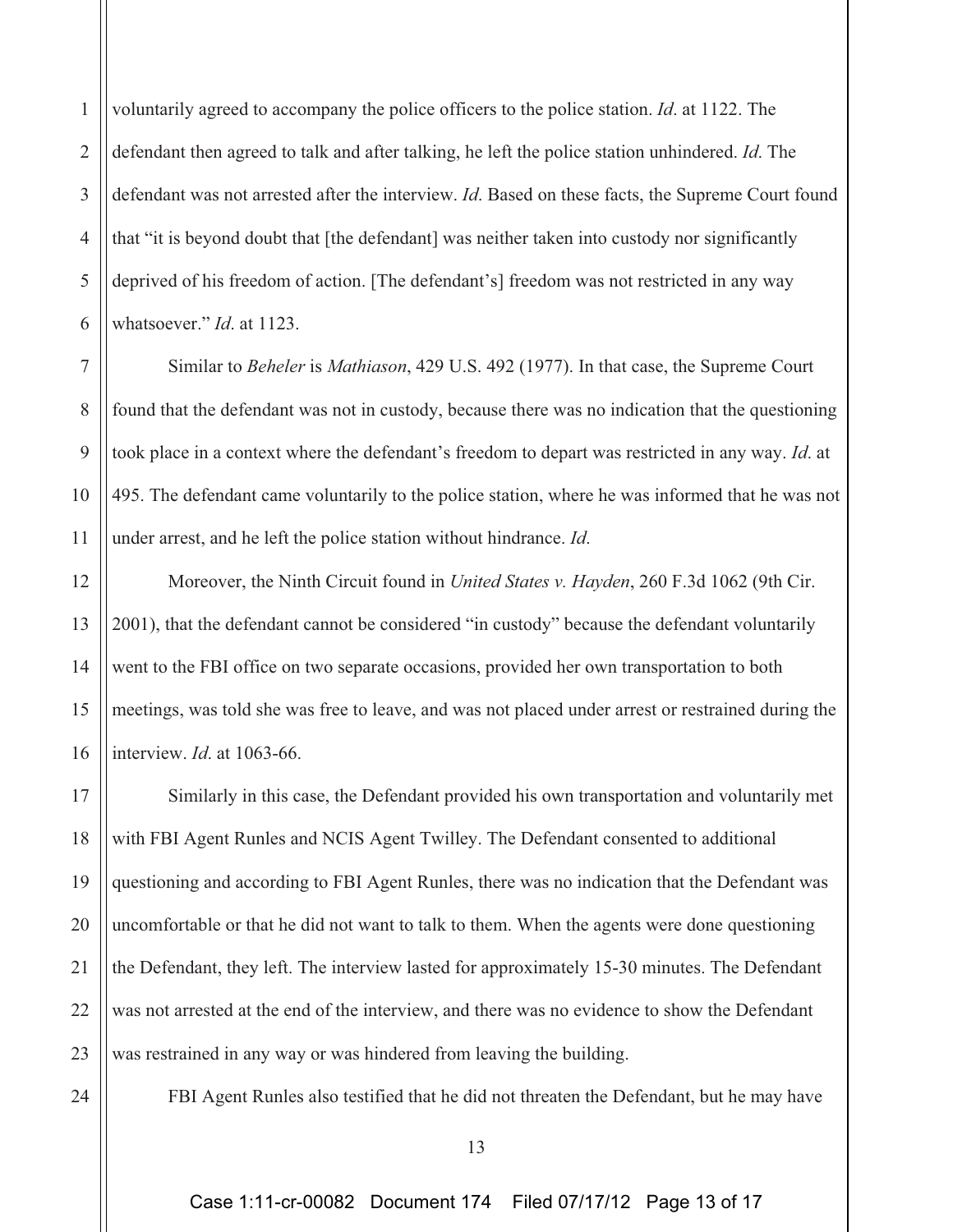1 2 3 alluded to the Defendant that he has "a lot of legal problems." Although police tactics marginally favor custody, it is not the deciding factor. Interviewing of a suspect will always have coercive aspects to it. *Mathiason*, 429 U.S. at 495.

Looking at the totality of the circumstances, the interview of December 17, 2010 is noncustodial. The Defendant voluntarily met with the agents and consented to an interview. There is no evidence to show that the Defendant's freedom of movement was restrained or that he was deprived of his freedom of action in any significant way. Accordingly, the Defendant's motion to suppress statements made on December 17, 2010 is hereby **DENIED.**

4

5

6

7

8

9

## C. **Miranda Warning on December 13, 2011**

10 11 12 13 14 15 16 17 Similar to the December 17, 2010 analysis, *supra*, the interview on December 13, 2011 was non-custodial. When the federal agent contacted the Defendant, the Defendant voluntarily agreed to meet with the agents. Having agreed to meet at the parking lot of the MGM Spa Building, the Defendant provided his own transportation. The interview lasted between 10-15 minutes under the hot sun. Being in an open space in a parking lot, there is no evidence to indicate that the Defendant was restrained or hindered from leaving. A reasonable person in the Defendant's situation would not have felt that he would have been in custody or that he was deprived of his freedom of action in any significant way.

18 19 20 21 22 23 24 The Defendant argues that he was misled by the agents into believing that he was not a suspect in this case. *See* ECF No. 113 at 6. The basis for the Defendant's argument is that because the agents transitioned from the proverbial "bad-cop" on the night of the raid to the proverbial "good-cop" during this interview, the Defendant "reasonably believe[d] that he was not the focus of [the agents'] investigation, that he did not require an attorney . . ." or "that his statements would not be used against him," and that he was lulled "into a false sense of security." *Id.* The courts have already decided on this matter, that there is nothing wrong with

<sup>14</sup>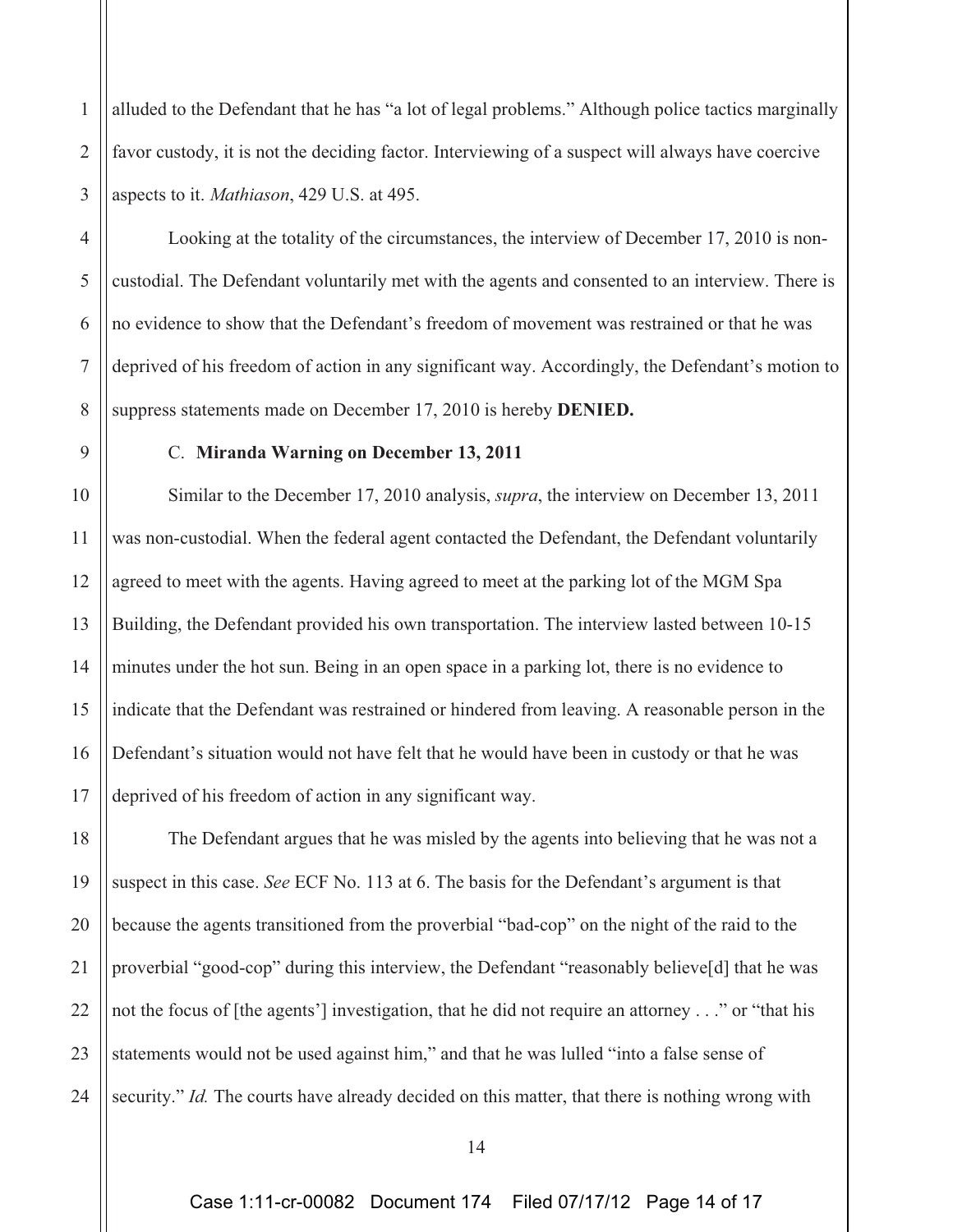1 2 3 4 5 6 7 8 9 10 11 12 13 14 15 16 17 18 19 20 21 22 23 24 questioning tactics such as deception or a sympathetic attitude on the part of the law enforcement officer. *Jenner*, 982 F.2d at 334, citing *Miller v. Fenton*, 796 F.2d 598, 607 (3d Cir. 1986), *cert. denied*, 479 U.S. 989 (1986); *Martin v. Wainwright*, 770 F.2d 598, 925-27 (11th Cir. 1985); *Hawkins v. Lynaugh*, 844 F.2d 1132, 1140 (5th Cir.), *cert. denied*, 488 U.S. 900 (1988) ("[T]here is nothing inherently wrong with efforts to create a favorable climate for confession."). In addition, the Defendant asserts that IRS Agent Peterson did not advise him of his right against self-incrimination and of the criminal investigation being conducted, as required by IRS regulations. *See* ECF Nos. 102 at 6, and 113 at 6. Thus, the Defendant argues that his statements should be suppressed because failure to comply with IRS regulations renders answers to questions inadmissible in court, as concluded by the Ninth Circuit in *United States v. Sourapas*, 515 F.2d 295 (9th Cir. 1975). However, Defendant's reliance in *Sourapas* is outdated. The Ninth Circuit noted that the continuing validity of its holding in *Sourapas* is questionable. *United States v. Rutherford*, No. 99-00159, 2002 WL 770486, at \*2 (9th Cir. Apr. 29, 2002). The Ninth Circuit cites U.S. Supreme Court cases to support its conclusion that the *Sourapas* holding has "long been superceded." *Id.* For example, in *United States v. Caceres*, 440 U.S. 741, 754-56 (1979), the U.S. Supreme Court held that evidence obtained in violation of IRS regulations is admissible in a criminal trial, provided that there are no constitutional or statutory violation. *See also Beckwith v. United States*, 425 U.S. 341, 347-48 (1975) (An IRS agent does not need to provide *Miranda* warnings to an individual under IRS investigation before questioning unless that individual was in custody or special circumstances exists "such as to overbear [the individual's] will to resist and bring about confessions not freely self-determined."). In accord with the Supreme Court decisions, the Ninth Circuit in *United States v. Snowadzki*, 723 F.2d 1427, 1430-31 (9th Cir. 1984), held that "[a]bsent unusual circumstances, the exclusionary rule does not apply when IRS agents violate internal regulations, without also infringing on

Case 1:11-cr-00082 Document 174 Filed 07/17/12 Page 15 of 17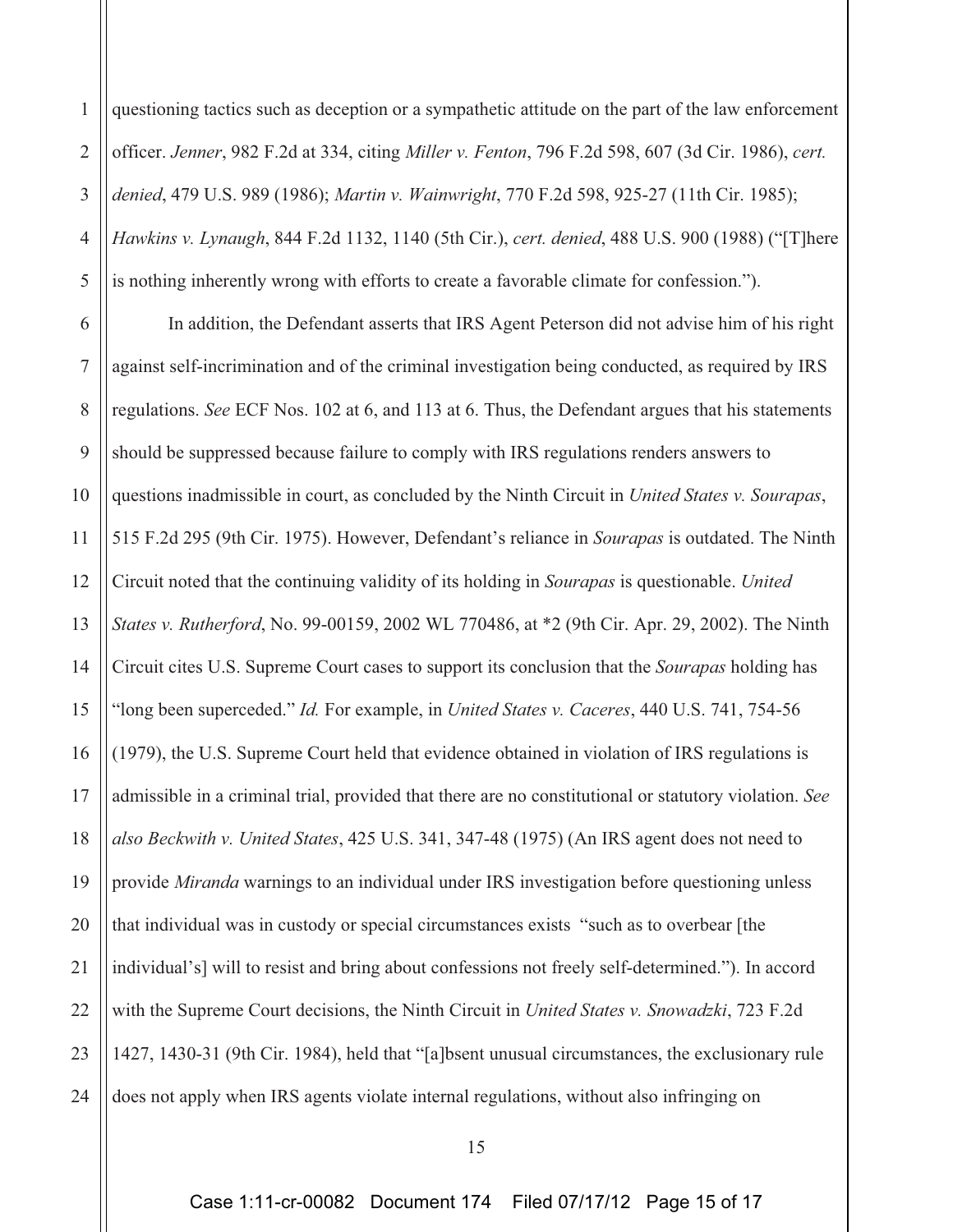1 constitutional or statutory rights."

As discussed *supra*, there is no evidence that the meeting between the two federal agents and the Defendant on December 13, 2011 was custodial in nature. Further, there is no evidence of "special circumstances" such as to overbear the Defendant's "will to resist and bring about confessions not freely self-determined." Accordingly, IRS Agent Peterson was not under any legal duty to provide *Miranda* warnings to the Defendant. The Defendant's motion to suppress statements made on December 13, 2011, is hereby **DENIED**.

Because the case law that the Defendant is relying on in making his argument has been superseded, it is not necessary for this court to address the arguments made by the parties at the evidentiary hearing on the distinction between an IRS administrative criminal investigation and grand jury investigation.

2

3

4

5

6

7

8

9

10

11

12

13

14

15

16

17

# D. **Sixth Amendment Right to Counsel on December 13, 2011**

The Defendant argues that his Sixth Amendment right to counsel was violated. The Defendant mentions two things he claims violated his right to counsel on December 13, 2011: (1) Defendant was told he did not need his attorney present; and (2) Defendant had apprised the agents of his attorney's name and they told him they only wanted to ask a few questions. *See* ECF Nos. 102 at 5, and 113 at 6.

18 19 20 21 22 23 24 The Sixth Amendment provides in relevant part the following: "In all criminal prosecutions, the accused shall enjoy the right . . . to have the assistance of counsel for his defense." U.S. CONST. amend. VI. The Sixth Amendment right to counsel attaches at the first formal proceeding against an accused. *McNeil v. Wisconsin*, 501 U.S. 171, 175 (1991). *See also Davis v. United States*, 512 U.S. 452, 456 (1994). In this case, the Defendant has not been formally charged at the time of the questioning and therefore the Sixth Amendment right to counsel does not apply.